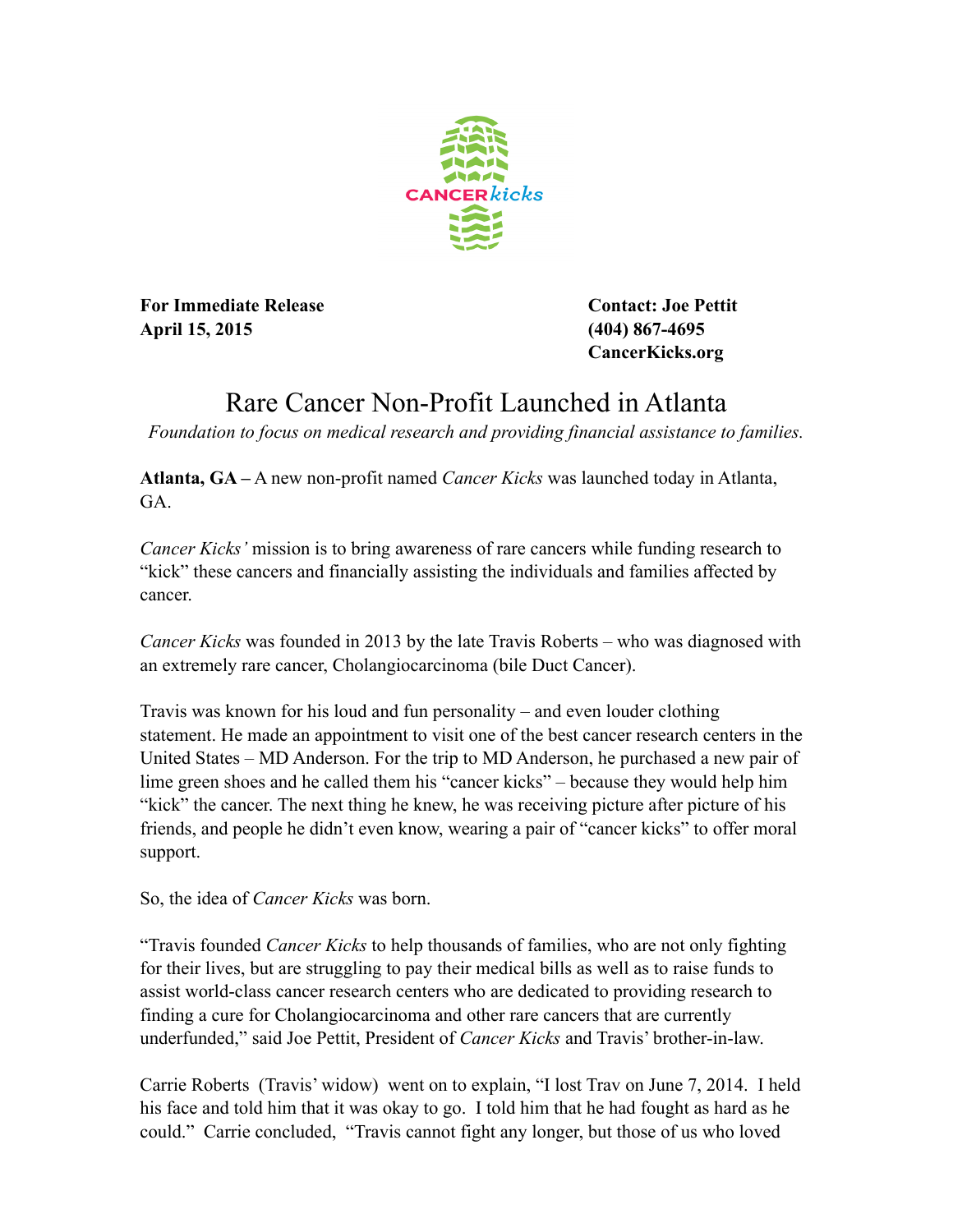Travis feel a passion to take up his cause and fight. We do not want others to suffer from these ugly diseases."

Travis wanted Cholangiocarcinoma and other rare cancers to receive research dollars, and to financially help people who were burdened with a fight with cancer.

When Travis passed away, the resolve to make *Cancer Kicks* a thriving entity was reignited, in the hearts of the board members.

## *The Board of Directors consists of the following:*

**Joe Pettit** is the President of *Cancer Kicks*. Joe was Travis Robert's brother in law, and knew him for over 20 years. They especially grew close, after Joe was hired as the first office employee of Hemma Concrete, the company that Travis and Carrie started in 2002. Joe is committed to building Cancer Kicks into an organization that will properly represent Travis Roberts' personality, standard of excellence and desire to help people suffering with cancer.

**Carrie Roberts** is the secretary of *Cancer Kicks*. Carrie met Travis when she was a freshman in high school. She actually asked him to a Sadie Hawkins dance, and he agreed to be her date. They stayed together through high school and college and were married in 2000. They had three children together. She is continuing his legacy by making sure Cancer Kicks contributes to the cure of Cholangiocarcinoma, and helps cancer patients who are in need of financial assistance.

**Kristina Gansser** is the Treasurer for Cancer Kicks. Kristina and Travis became friends when they realized there wasn't a topic they couldn't debate. Kristina chronicled Travis journey on the [ConcreteFaith.org](http://concretefaith.org/) blog. She intimately knows the details of his life, and his passion for helping people. It is her goal to carry his legacy, by raising awareness to his story and the Cancer Kicks organization.

**Matt Gansser** is on the Board of Directors at *Cancer Kicks*. From the moment Travis and Matt met in a class at Georgia State, they were fast friends. Matt is an international businessman, with organizational experience to keep Cancer Kicks on course as the reach of the entity grows. He wants people to know about Travis Robert's journey, in hopes that it will inspire them to make a difference in the life of cancer patients.

**Jason Mashburn** is a member of the Board of Directors of *Cancer Kicks*. He knew Travis Roberts longer than anyone on the board. Jason and Travis met as kids, and remained the best of friends, even as Jason moved away from Georgia chasing his career. Jason has amassed a wealth of knowledge dealing with non-profits, and a great deal of experience fundraising for both political and philanthropic causes.

**Shane O'Connor** is a member of the Board at *Cancer Kicks* and is General Counsel to Hemma Concrete, Inc., the company founded by Travis and Carrie. Shane provides legal counsel to Cancer Kicks. Travis and Shane's paths crossed at a pivotal time in their